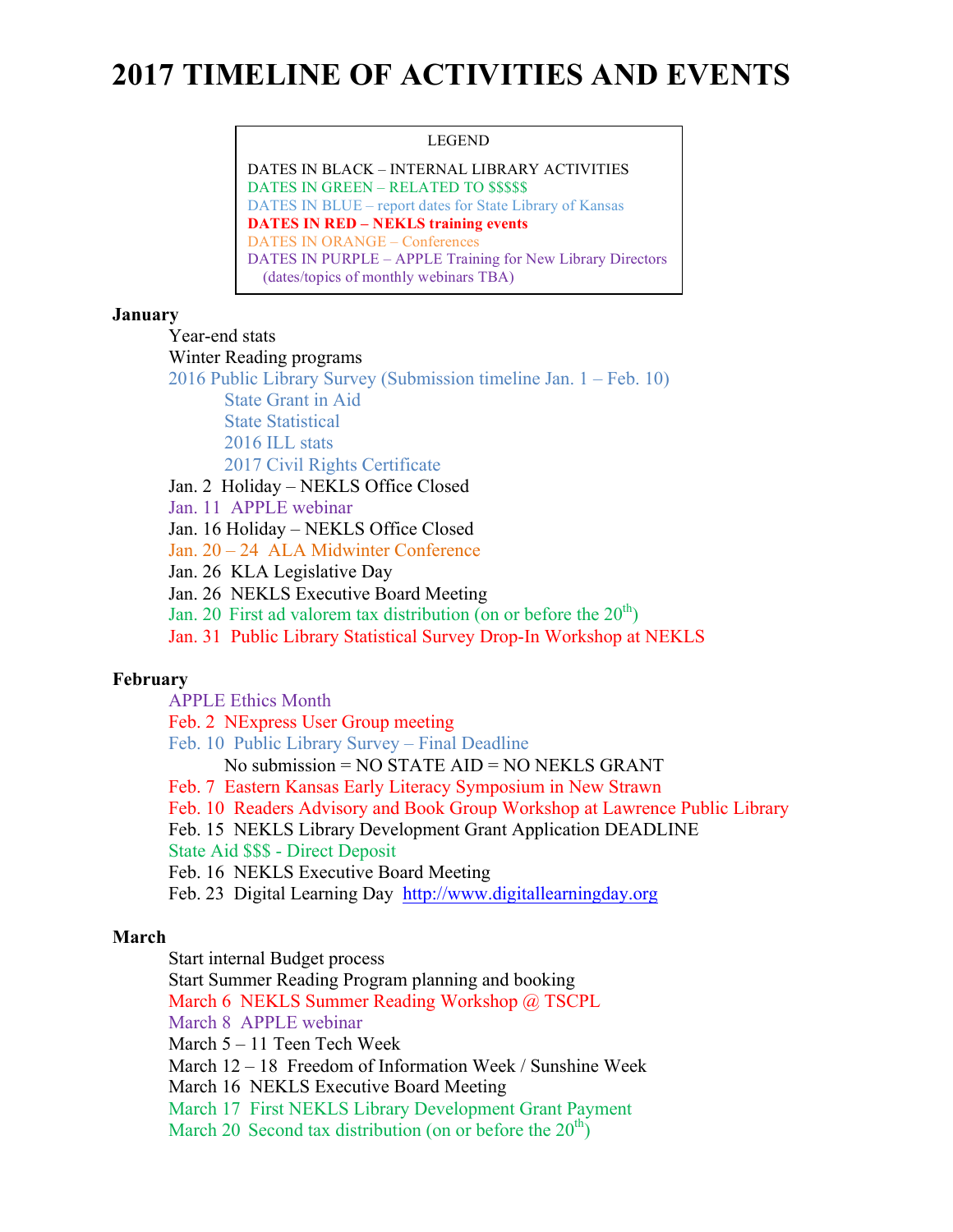# **April**

Innovation Day on hiatus, to return in March 2018 School Library Month http://www.ala.org/aasl/slm DEAR – Drop Everything and Read Month April TBA William Allen White Children's Book Awards voting deadline April 8 KS Association of School Librarians (KASL) District 1 Workshop April 9 – 15 National Library Week April 11 – 12 APPLE Retreat for New Library Directors 2-day kickoff  $\omega$  Rock Springs Center, Junction City April 20 NEKLS Executive Board Meeting April 21 Spring Directors Institute April 23 – 29 Preservation Week http://www.ala.org/preservationweek

April 30 Children's Day/ Book Day; El Dia de Los Niños http://dia.ala.org

## **May**

Complete preparations for Summer Reading program and begin advertising Make school visits to promote Summer Reading

May 1 – 7 Choose Privacy Week http://chooseprivacyweek.org

May  $1 - 2$  National Library Legislative Day

May 1 – 7 Children's Book Week http://www.bookweekonline.com/

May 10 & 24 APPLE webinars (Budget)

May 11 NExpress User Group Meeting

May 18 NEKLS Executive Board Meeting

May 29 Holiday – NEKLS Office closed

#### **June**

NEKLS Summer Trustee Workshops – Dates and Locations TBA SUMMER READING PROGRAM Approve Budget with estimated valuations (timing on this depends on needs of city or township. Districts can wait until July)

National GLBT Book Month

APPLE webinar

June 5 Third tax distribution (on or before the  $5<sup>th</sup>$ ) June 15 NEKLS Executive Board Meeting June 16 Second NEKLS Library Development Grant payment June 22 – 27 ALA Annual Conference

# **July**

Review Y-T-D Income Received and Budget Spent SUMMER READING PROGRAM APPLE webinar July 4 Holiday – NEKLS Office closed July 7 NEKLS School Librarians Summer Workshop July 20 NEKLS Executive Board Meeting